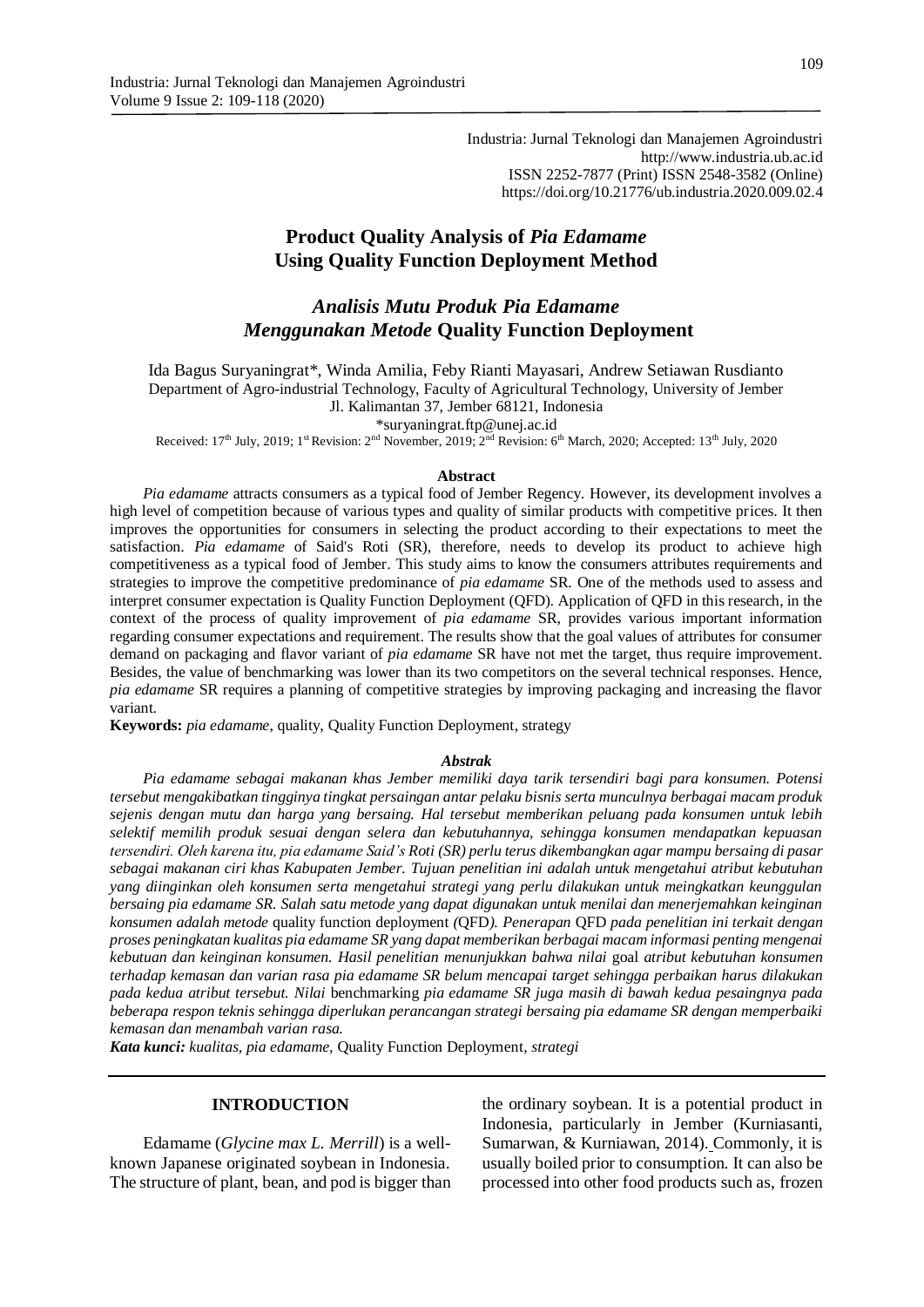edamame, edamame milk, edamame pudding, fried edamame, *pia edamame*, etc. *Pia edamame*, as a product of agroindustry, is potential for product development in response to the growth of traditional snack market in Jember. Hence, conducting a research related to the consumers can be utilized to improve the quality of *pia edamame* so that it could meet consumer expectation.

Said's roti (SR) is the first *pia edamame* producer in Jember. *Pia edamame* has become a typical food that attracts several food companies to produce it. A significant potential market results in a high level of competition among producers because of various kinds and quality of the products with competitive prices. Preceding research conducted by Prasidya, Deoranto, & Silalahi (2014) states that attributes for quality of typical pia product in Yogyakarta are price, flavor, variant, texture and product durability. Priyadi & Samboro (2018) that conducted their research in Malang, moreover, mentions that packaging aspect as the characteristics and attractiveness are also the product attributes for consumers consideration to purchase the product. Initial discussion of the research is consumer expectation regarding attractive packaging, reasonable price, good taste, durable packaging, unique, hygienic and various flavors. These competitive conditions provide consumer a privilege to select product according to their needs.

One of methods to assess and interpret consumer expectation is Quality Function Deployment (QFD). The use of QFD on the action of quality improvement of *pia edamame* could provide various crucial information regarding consumer requirement and expectation. QFD is a method to interpret consumer need on product that will be developed with certain specifications. It is a big matrix that connects what consumer expects are and how product will be designed and produced so as it meets consumer expectation (Nasution, 2005). It functions to explain service attribute and identify the priorities of quality development on a product (Chen et al., 2018). This method has been applied in several industrial sectors including food industry. Jambrak et al. (2018) mentioned that food industry has applied QFD to provide suggestion on product quality development and identify consumer expectation on a product and to determine characteristics of product quality. On the other hand, on the edamame-based agro industry, QFD was used to determine attribute as customer highest expectation and the most crucial point in achieving product quality of frozen edamame expected by customer (Wardani, Marimin, & Kasutjianingati, 2015). On the other traditional product, QFD was used to identify consumer need for quality product development of smoked fish, jenang (Indonesian traditional confectionary) and cassava chips (Izzhati, Talitha, & Mastrisiswadi, 2018; Effendi, Arifa, & Mustaniroh, 2018; Ummi et al., 2017).

Based on the background, it is urgently required to do a research regarding consumer expectation whether it has met consumer expectation in an attempt to improve quality of *pia edamame* SR as typical food in Jember using QFD method. This method, again, can interpret consumer expectation and demand to improve and increase the quality of product attributes.

### **METHODS**

The research was conducted in Jember as a production place of some brands of *pia edamame*. Several foods souvenir outlets around Jember were the places for conducting observation. The competitors' products in this research are *pia edamame* Anis (K1F2) and *pia edamame* Purnama Jati (K1F3). Those several brands of *pia edamame* are well-known typical food products in Jember. The analysis of QFD is shown briefly in Figure 1. The diagram explained the phases of QFD analysis of edamame product.



**Figure 1**. Diagram of QFD (Quality Function Deployment) Analysis on Edamame Product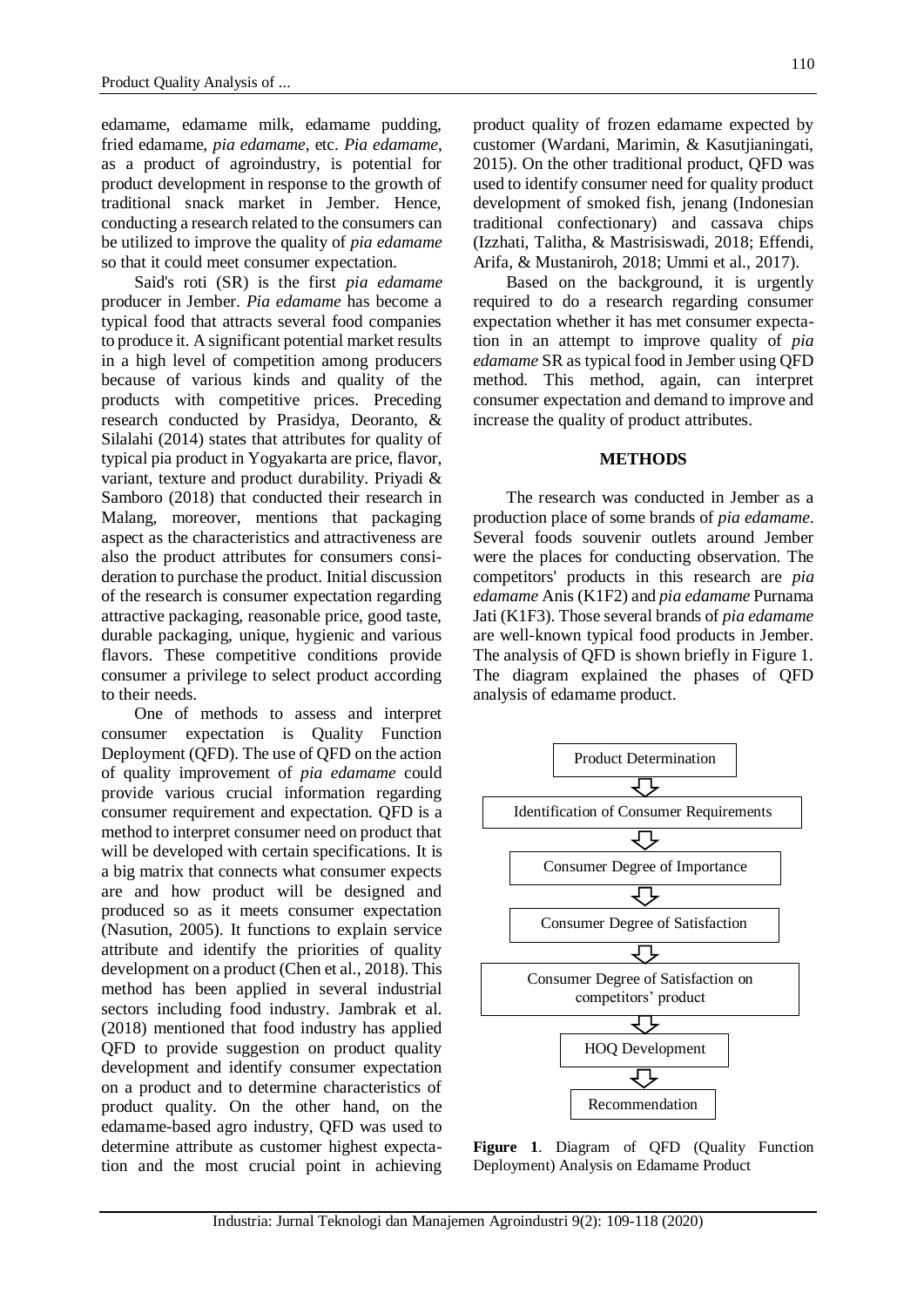### **Research Phase**

# Identification of Consumer's Requirement

The identification was conducted by collecting the data through open questionnaire distribution to the three different food souvenir shops in Jember. The open questionnaires were provided to answer customer requirement without being bound by the answers that have been set. The questionnaires were distributed to respondents that were chosen accidentally. The questionnaire contains questions regarding consumer requirement on food souvenir including flavor, shape, uniqueness, portion, appearance, etc. The parts of products that must met consumer requirement were derived from consumer suggestions about attributes of the product they expect.

### Analysis of Consumer Degree of Importance

Analysis of consumer degree of importance was conducted to know what consumer most crucial attributes of the product is (Halim & Ekawati, 2014). Data regarding consumer degree of importance were obtained by distributing questionnaires to respondents (N). It is a closed questionnaire and consists of questions about consumer needs adapted from the foregoing questionnaire, i.e. texture, flavor, packaging and price. Moreover, Likert assessment was used to complete the questionnaire of consumer degree of importance. The Cronbach's Alpha value was then used to determine several items related to consumer degree of importance. The results of the consumer degree of importance in the form of attributes were then used as a reference in developing *pia edamame*. The degree of importance (DoI) was computed using the following formula (1):

$$
Dol = \frac{\text{Total score of each attribute}}{N}
$$
 (1)

# Analysis of Customer Satisfaction

The analysis of customer degree of satisfaction is conducted to find out how customer degree of satisfaction on products compare with its competitors' products is (Halim & Ekawati, 2014). This data was obtained through questionnaire of 33 respondents, as number of respondents (N). The questionnaires given were a closed questionaire consisting of questions regarding consumer expectation or product attributes and technical responses to determine the quality according to consumer expectation. Meanwhile, Likert scale assessment was used to fill the answers in the customer degree of satisfaction questionnaire.

Data of the questionnaire were used to fill the planning matrix of the House of Quality (HOQ). The customer satisfaction (CuS) (2) and competitive satisfaction (CoS) (3) then were computed using following formulas:

$$
CuS = \frac{\text{Total score of Csp}}{N}
$$
 (2)

$$
CoS = \frac{\text{Total score of Csc}}{N}
$$
 (3)

 $Csp =$  customer satisfaction on product

 $Csc =$  customer satisfaction on competitor product

 $N =$  number of respondents.

#### Development of House of Quality (HOQ)

HOQ (house of quality) was developed by interpreting data of interview results and questionnaire on several consumers or customers that become respondents. Data or information of every phase are inserted into matrix that available in HOQ. HOQ is an analytical mean of QFD method. It contains several matrices that are related to each other (Suryaningrat, 2013). Priority data obtained regarding *pia edamame* was then analyzed to create several recommendations of strategies to improve the quality of *pia edamame* SR as a typical food souvenir of Jember.

### **Methods of Analysis**

Data analysis used matrices according to house of quality requirement such as consumer need, technical response, planning matrix, relationship and technical matrix. The relationship among the matrices is presented in Figure 2.

### Consumer Requirement

Consumer requirement is data of what things are needed by consumer on *pia edamame* (Halim & Ekawati, 2014). *Pia edamame* products being discussed are *Pia edamame* SR, Anis (K1F2) snd Purnama Jati (K1F3).

### Technical Response

Technical response contains several factors that influence attributes of *pia edamame*. Those factors obtained through consultation and interview with *pia edamame* producers regarding sorting of *pia edamame* crust and stuffing ingredients, formulation and production process of pia crust, production process of stuffing, baking duration, flavor formulation, store display, storage, temperature, packaging, packaging material and design, and labelling.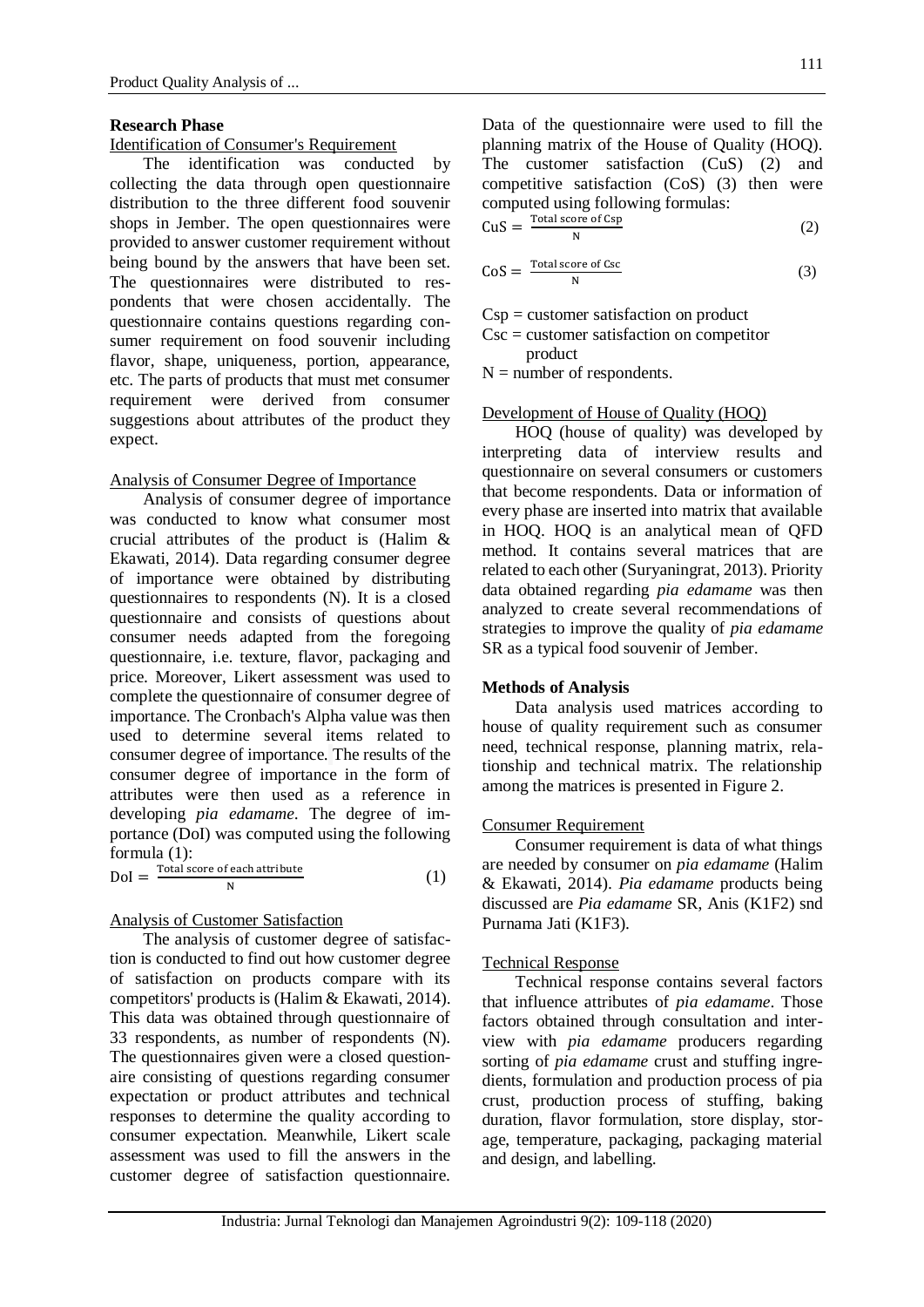

**Figure 2**. House of Quality

#### Planning Matrix

The matrix contains product degree of importance for consumer to know attributes of consumer requirement which is the most crucial according to them (Halim & Ekawati, 2014). It, moreover, also includes consumer degree of satisfaction on competitor, goal, improvement ratio (IoR) (4), sales point, raw weight and normalized raw weight (NoRW) (5) using the following formulas:

$$
IoR = \frac{Goal}{Customer\ Satisfactor\ Performance}
$$
 (4)

$$
NoRW = \frac{Raw Weight}{Total Raw Weight}
$$
 (5)

### Relationship

Kosasih, Soenandi, & Celsia (2013) mentioned that relationship contains relation between technical response and attribute of consumer requirement obtained by directly interviewing producer. The relationship is symbolized by these following symbols: strong  $(\bullet)$ , moderate  $(\bullet)$ , and weak  $(\triangle)$ , with its value of 9, 3, and 1 respectively.

### Correlation of Technical Response

Correlation of Technical Response contains relationship between each technical response (Kosasih et al., 2013). This relationship helps determining technical response that provided positive effect on the other technical responses' improvement. Technical Matrix

Technical matrix contains several information regarding contribution, benchmarking, and targeting. Contribution (C) (6) contains the strength of technical response on overall consumer satisfaction. It determines priority of producer response towards consumer response. Normalized contribution (NoC) (7) firstly calculates contribution of i<sup>th</sup> technical response by using formula as follow.

 $C =$  Technical Response Score of  $i \times$  NoRW of  $i \in (6)$ 

$$
NoC = \frac{Continution}{Total contribution}
$$
 (7)

#### Benchmarking

Benchmarking is a determination to know the industry with the best performance. It is a method to know degree of technical response conducted by competitors and using formula as follow: Benchmarking  $=$   $\frac{\text{RTCn is x CLS i}}{\text{RTCn}}$ Total RTCn (8)

 $RTCn$  i = score of relationship between technical response and consumer needs of i

 $CLS$  (i) = consumer level satisfaction if i Total  $RTCn = total$  amount of its relationship

Targeting is an expected goal to be achieved by the company to be able to meet the degree of consumer requirement by using the technical response they have. It uses the basic value found in benchmarking products and competing products. The highest value is the value used as the target.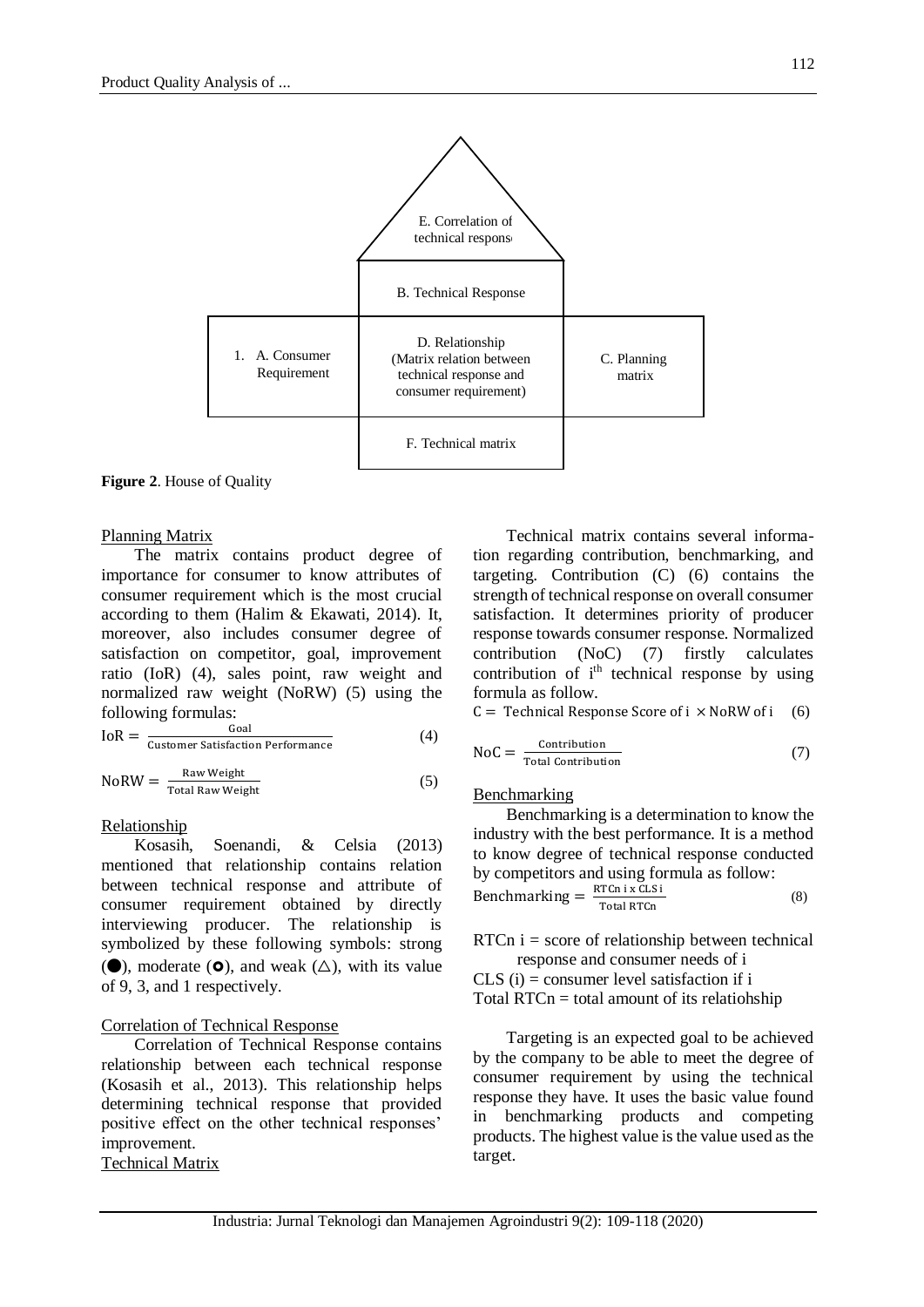#### **RESULTS AND DISCUSSION**

#### **Identification of Customer Requirement**

Data regarding consumer opinion on food souvenir was obtained based on the observation through questionnaire distribution to consumers. Attributes of customer need can be seen in Table 1. Table 1 shows 14 attributes of consumer opinion on food souvenir. Those attributes describe consumer expectation on a food souvenir. Another study conducted by Joefatha, Suhendra, & Wulandari (2015) showed that consumer requirement on attributes of food product generally are color, appearance, portion, shape, texture, aroma, level of doneness and flavor. It shows the difference of consumer expectation on food souvenir compared to other common food products.

#### **Analysis of Consumer Degree of Importance**

The analysis of consumer degree of importance is carried out to reveal which attribute of requirement is considered the most important by consumers (Halim & Ekawati, 2014). Several items related to consumer degree of importance were obtained by using the Cronbach's Alpha value (Table 2). The results of these consumer degree of importance were in the form of attributes which were then used as a reference in developing *pia edamame*.

### **Analysis of Consumer Degree of Satisfaction**

Analysis of consumer degree of satisfaction is conducted to know how consumer degree of satisfaction on the product towards competitor products is (Suryaningrat, 2016). The results of the analysis of *pia edamame* is shown in Table 3. Degrees of satisfaction on *pia edamame* SR are higher on  $5$  attributes  $-$  than its competitors, i.e. price, flavor, durability of packaging, characteristics and hygiene. *Pia edamame* SR has a lower satisfaction than K1F3 on packaging attribute, but it has a higher satisfaction than K1F2. *Pia edamame* SR has the lowest satisfac-tion on flavor variant to all competitors. Hence, *pia edamame* SR ought to improve two attributes, packaging and flavor variant, so, consumer degree of satisfaction increased and comparable to the two competitors in order that it can compete in the market properly.

### **House of Quality (HOQ) of** *Pia Edamame*

HOQ (house of quality) was made by interpreting the data generated form interview and questionnaire distributed to consumers

respondent. All the data and information of every phase is inserted into matrix provided in HOQ. HOQ is an analytical tool of QFD method. It contains several interrelated matrices (Suryaningrat, 2013). The image of HOQ of *pia edamame* is presented in Figure 3.

| Table 1. Attributes of consumer requirement |  |
|---------------------------------------------|--|
|---------------------------------------------|--|

| <b>Table 1.</b> Attributes of consumer requirement |                                           |  |  |  |  |  |
|----------------------------------------------------|-------------------------------------------|--|--|--|--|--|
| No.                                                | <b>Attributes of Consumer Requirement</b> |  |  |  |  |  |
| 1.                                                 | Attractive packaging                      |  |  |  |  |  |
| 2.                                                 | Affordable price                          |  |  |  |  |  |
| 3.                                                 | Long shelf life                           |  |  |  |  |  |
| 4.                                                 | Good taste                                |  |  |  |  |  |
| 5.                                                 | Easy to carry (for long distance)         |  |  |  |  |  |
| б.                                                 | Special characteristics                   |  |  |  |  |  |
| $7_{\scriptscriptstyle{\circ}}$                    | Not easily damaged (packaging)            |  |  |  |  |  |
| 8.                                                 | Hygienic                                  |  |  |  |  |  |
| 9.                                                 | Flavor variants                           |  |  |  |  |  |

- 10. Easy to get the product
- 11. Unique
- 12. Nutrients
- 13. Not easily broken (product)
- 14. Prestigious

**Table 2**. Results of attributes of consumer degree of importance

| <b>Item</b>    | <b>Description</b> | Value of<br>r table | Value of r |  |  |  |  |  |
|----------------|--------------------|---------------------|------------|--|--|--|--|--|
| F1             | Attractive         | 0.3440              | 0.386      |  |  |  |  |  |
|                | packaging          |                     |            |  |  |  |  |  |
| F3             | Affordable price   | 0.3440              | 0.425      |  |  |  |  |  |
| F <sub>5</sub> | Good taste         | 0.3440              | 0.499      |  |  |  |  |  |
| F6             | Long shelf life    | 0.3440              | 0.595      |  |  |  |  |  |
| F7             | Special            | 0.3440              | 0.666      |  |  |  |  |  |
|                | Characteristics    |                     |            |  |  |  |  |  |
| F9             | Hygienic           | 0.3440              | 0.449      |  |  |  |  |  |
| F11            | Flavor variants    | 0.3440              | 0.676      |  |  |  |  |  |

**Table 3**. Consumer of *pia edamame* degree of satisfaction

| No.            | <b>Attribute</b>       | Said's |      |             |  |  |
|----------------|------------------------|--------|------|-------------|--|--|
|                |                        | Roti   | K1F2 | <b>K1F3</b> |  |  |
|                |                        | (SR)   |      |             |  |  |
| $\mathbf{1}$ . | Attractive             | 3.63   | 3.42 | 3.81        |  |  |
|                | packaging              |        |      |             |  |  |
| 2.             | Affordable price       | 4.36   | 3.42 | 4.36        |  |  |
| 3.             | Good taste             | 4.15   | 3.78 | 2.84        |  |  |
| 4.             | Long shelf life        | 3.48   | 3.36 | 2.97        |  |  |
| 5.             | Special                | 3.87   | 3.48 | 3.12        |  |  |
|                | Characteristics        |        |      |             |  |  |
| б.             | Hygienic               | 3.69   | 3.42 | 3.51        |  |  |
| 7.             | <b>Flavor</b> variants | 2.9    | 3.12 | 2.84        |  |  |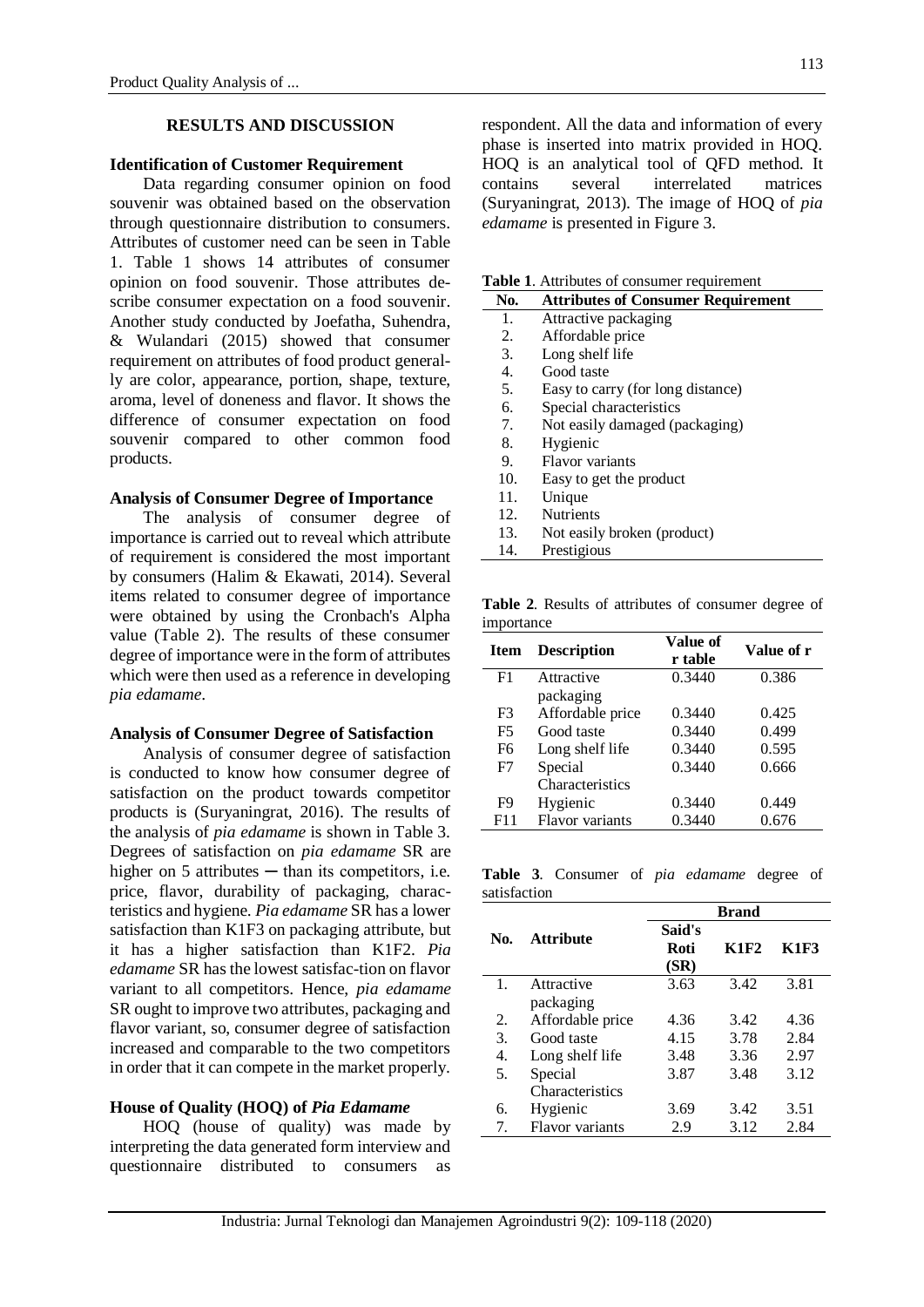|                           |                                                                                                                    |           |                                | $\bullet$                                |           |               |                            |                      |                    | $\hat{\mathbf{e}}$                                  |                  |                                 |                         |                           |                       |                   |                   |             |            |                       |      |
|---------------------------|--------------------------------------------------------------------------------------------------------------------|-----------|--------------------------------|------------------------------------------|-----------|---------------|----------------------------|----------------------|--------------------|-----------------------------------------------------|------------------|---------------------------------|-------------------------|---------------------------|-----------------------|-------------------|-------------------|-------------|------------|-----------------------|------|
|                           |                                                                                                                    | $\bullet$ |                                | ◉<br>$\widehat{\ominus}$                 |           |               | Ô                          | Ô                    |                    | $\bigotimes_{\bullet} \bigotimes_{\bullet} \bullet$ |                  |                                 |                         |                           |                       |                   |                   |             |            |                       |      |
|                           | Production process of pia crust<br>Formulation of crust ingredient<br>Sorting of crust and stuffing<br>ingredients |           | Production process of stuffing | Formulation of flavor<br>Baking duration |           | Store display | Storage temperature produk | Packaging            | Packaging Material | Packaging label                                     | Packaging design | Consumers Degree of' Importance | Consumers Statisfaction | Competitive Statisfaction |                       | Goal              | Improvement ratio | Sales point | Raw weight | Normalized raw weight |      |
|                           |                                                                                                                    |           |                                |                                          |           |               |                            |                      |                    |                                                     |                  |                                 |                         | Said's Roti               | Anis                  | Purnama<br>Jati   |                   |             |            |                       |      |
| Packaging                 |                                                                                                                    |           |                                |                                          |           | $\bullet$     | Δ                          | $\bullet$            | $\bullet$          | $\bullet$                                           | $\bullet$        | $\bullet$                       | 4.18                    | 3.63                      | 3.42                  | 3.81              | 3.81              | 1.05        | 1.5        | 6.58                  | 0.16 |
| Price                     | $\bullet$                                                                                                          | $\bullet$ | ●                              | $\bullet$                                |           | $\bullet$     | $\bullet$                  |                      | $\bullet$          | $\bullet$                                           | ●                | $\bullet$                       | 4.45                    | 4.36                      | 3.42                  | 2.42              | 4.36              | 1.00        | 1.5        | 6.68                  | 0.16 |
| Flavor                    | $\bullet$                                                                                                          | $\bullet$ | $\bullet$                      | $\bullet$                                | $\bullet$ | $\bullet$     |                            | $\bullet$            |                    |                                                     |                  |                                 | 4.45                    | 415                       | 3.78                  | 2.84              | 4.15              | 1.00        | 1.5        | 6.68                  | 0.16 |
| Durability of packaging   |                                                                                                                    |           |                                |                                          |           |               | $\bullet$                  | $\overline{\bullet}$ | $\bullet$          | $\bullet$                                           | $\triangle$      | $\bullet$                       | 4.00                    | 3.48                      | 3.36                  | 2.97              | 3.48              | 1.00        | 1.2        | 4.80                  | 0.12 |
| Special characteristics   | $\bullet$                                                                                                          | $\bullet$ | $\bullet$                      | $\bullet$                                | $\bullet$ | $\bullet$     |                            |                      |                    |                                                     |                  | $\bullet$                       | 3.75                    | 3.87                      | 3.48                  | 3.12              | 3.87              | 1.00        | 1.2        | 4.50                  | 0.11 |
| Hygiene<br>Flavor variant | $\bullet$                                                                                                          | $\bullet$ | $\bullet$                      | $\bullet$                                | $\bullet$ |               | $\bullet$                  | $\overline{\bullet}$ | $\bullet$          | $\bullet$                                           |                  |                                 | 4.57                    | 3.69                      | 3.42                  | 3.51              | 3.69              | 1.00        | 1.5        | 6.86                  | 0.17 |
|                           |                                                                                                                    | $\bullet$ | $\bullet$                      | $\bullet$                                |           | $\bullet$     |                            |                      |                    |                                                     |                  |                                 | 3.45                    | 2.90                      | 3.12                  | 2.84              | $3.12 \mid 1.08$  |             | 1.2        | 4.45                  | 0.11 |
| Contribution              | 4.50                                                                                                               | 4.83      | 5.81                           | 4.83                                     | 4.00      | 3.78          | 3.24                       | 1.84                 | 5.53               | 5.53                                                | 3.06             | 3.31                            |                         |                           |                       |                   |                   |             |            |                       |      |
| Normalized contribution   | 0.09                                                                                                               | 0.10      | 0.12                           | $0.10\,$                                 | 0.08      | $0.08\,$      | 0.06                       | 0.04                 | 0.11               | 0.11                                                | 0.06             | 0.07                            |                         |                           | Index                 |                   |                   |             |            |                       |      |
| Benchmarking Said's Roti  | 4.07                                                                                                               | 3.98      | 4.02                           | 3.98                                     | 4.04      | 2.94          | 3.74                       | 3.38                 | 3.23               | 3.23                                                | 2.91             | 2.96                            |                         |                           | Strong relationship   |                   |                   |             |            |                       |      |
| <b>Bencmarking</b> Anis   | 3.55                                                                                                               | 3.51      | 3.49                           | 3.51                                     | 3.56      | 3.45          | 3.40                       | 3.50                 | 3.41               | 3.41                                                | 3.42             | 3.44                            |                         | $\bullet$                 | Moderate relationship |                   |                   |             |            |                       |      |
| Benchmarking Purnama Jati | 3.08                                                                                                               | 3.06      | 2.96                           | 3.06                                     | 3.16      | 2.93          | 3.15                       | 3.28                 | 3.18               | 3.18                                                | 3.11             | 3.27                            |                         | Δ                         |                       | Weak relationship |                   |             |            |                       |      |
| Targetting                | 4.07                                                                                                               | 3.98      | 4.02                           | 3.98                                     | 4.04      | 3.45          | 3.74                       | 3.50                 | 3.41               | 3.41                                                | 3.42             | 3.44                            |                         |                           |                       |                   |                   |             |            |                       |      |
|                           |                                                                                                                    |           |                                |                                          |           |               |                            |                      |                    |                                                     |                  |                                 |                         |                           |                       |                   |                   |             |            |                       |      |

(Source: Primary Data, 2018)

**Figure 3**. House of Quality (HOQ) *Pia Edamame*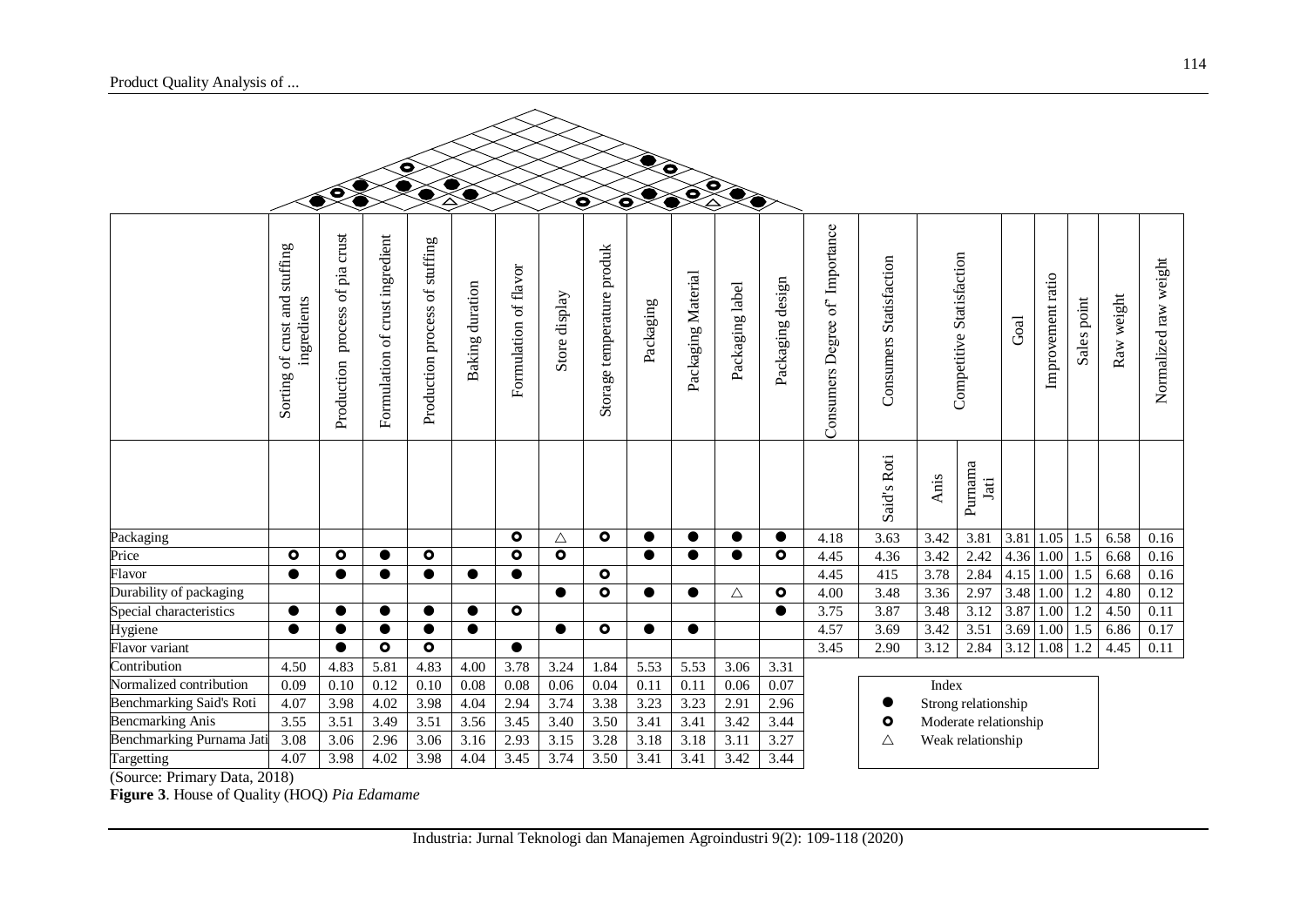# **Technical Response and Correlation of Technical Response**

Technical responses presented in Figure 3 are producer's perception regarding technical factor of *pia edamame* production to consumer expectation (Suryaningrat, 2016). There were 12 technical responses existed in HOQ of *pia edamame* such as sorting of crust and puffing ingredient, production process of pia crust, formulation of pia crust, the production process of puffing, baking duration, flavor formulation, shop display, storage temperature, packaging, packaging material, packaging label, and packaging design. This relationship helps determining technical response which provides positive impact on other technical responses.

# Relationship

Relationship in Figure 3 is the relationship between matrix of technical response and matrix of consumer requirement and is symbolized as strong ( $\bullet$ ), moderate ( $\bullet$ ), and weak ( $\triangle$ ) with its value of 9, 3, and 1 resprctively

# Planning Matrix

The planning matrix is presented in Figure 3. The content of this matrix are as follows:

1. Consumer Degree of Importance

Hygiene was the most crucial attribute based on the calculation on consumer degree of importance. Price and flavor were at the second place of consumer degree of importance. It has been discussed in Akrom, Murwatiningsih, & Lestari, (2013) research that price affected consumer decision to buy a product. Furthermore, having good taste also took part on the consumer decision (Farida & Saidah, 2017). It is in line with those two research that price and flavor attributes are important things for consumer. Packaging, additionally, is at the third place of consumer importance in this research. Packaging principal, basically, is able to protect the product. Dhameria (2014), in her research proved that color of packaging generated visual attractiveness so as it is easily seen by eyes, made writing easier to read, attracted attention, and made consumers buy the product.

2. Consumer Satisfaction

Analysis of consumer degree of satisfaction is used to know how consumer degree of satisfaction on a product is (Halim & Ekawati, 2014). Figure 3 shows that degree of satisfaction on *pia edamame* SR was

dominant in 5 attributes of consumer requirement than its competitors, i.e. price, flavor, durability of packaging, characteristic, and hygiene. *Pia edamame* SR packaging, however, has lower satisfaction than K1F3 but higher than K1F2. Furthermore, flavor variant attribute obtained the lowest result than its two competitors. It could be concluded that *pia edamame* SR must improve its packaging and flavor variant attributes so that consumer satisfaction increased and could play dominantly in the market than its two competitors.

3. Goal

Goal value is obtained by comparing consumer degree of importance value to consumer degree of satisfaction then the highest value becomes goal value (Suryaningrat et al., 2010). Goal value then was used for requirement attribute development that had not reached the goal value. As provided in Figure 3, the attributes were packaging and flavor variant.

4. Improvement ratio

Improvement ratio (IR) is carried out to determine whether it is necessary to make improvements or not towards an attribute of consumer requirement (Halim & Ekawati, 2014). Attributes of requirement of *pia edamame* SR that must be improved were packaging and flavor variants, while the rest of consumer requirement attributes do not have to be improved.

5. Sales point

Sales point is determination on buying point to provide assessment on attributes which needs to be improved as an effort to increase product's ability to compete (Kossasih, 2013). Sales point value of 1.5, 1.2, and 1 means it significantly affected sales, it has weak effect on sales, and it has no effect on sales respectively Sales point provided in Figure 3 shows that attributes of packaging, price and hygiene have the value of 1.5 means that it significantly affects sales. Furthermore, attribute of packaging durability, characteristic and flavor variant have value of 1.2 that means they weakly affect sales. Those results are in line with the value of consumer degree of importance obtained through the questionnaires. Eventually, those attributes had lowest value of consumer degree of importance than other consumer requirement attributes.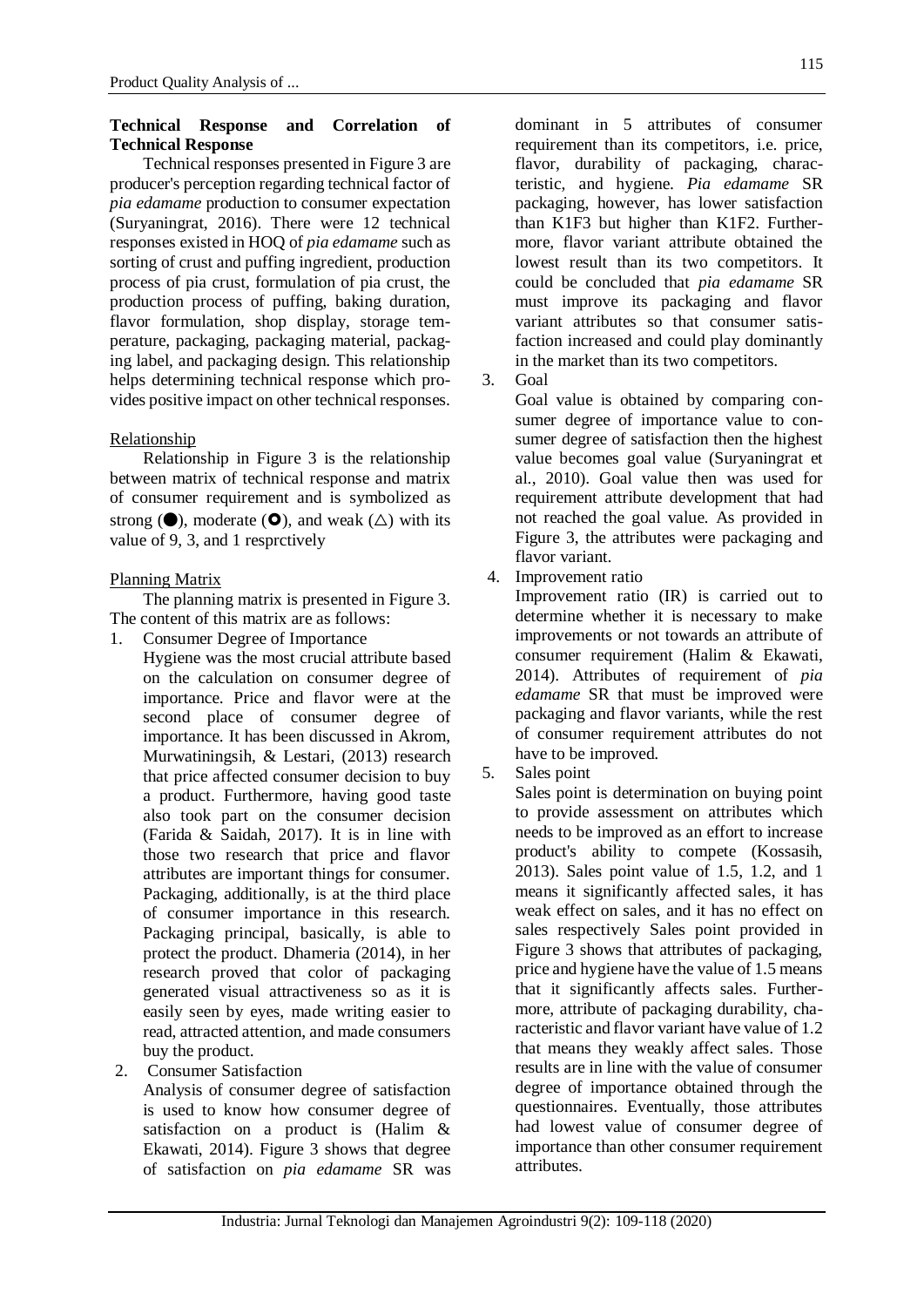Raw weight is the importance rate of each attribute of consumer requirements, while normalized raw weight is the percentage ratio of an attribute of consumer requirements to the overall attribute rate of the consumers requirement for each requirement attribute (Halim & Ekawati, 2014). The highest rate of attribute of requirement is price with value of 6.54. On the contrary, attribute that had the lowest score was flavor variants with value of 3.74 (Figure 3). It was comparable to the value of consumer degree of importance that price was the highest value of importance to consumer.

### Technical Matrix

Several data in technical matrix are contribution, normalized contribution, bench-marking and targeting. Value of contribution explains about how strong the technical response contributes to consumer requirements. The highest contribution value in Figure 3 is the formulation of crust ingredient and production process of stuffing which showed that the technical response provides a huge contribution to the attributes of consumer requirements.

Benchmarking is the determination of an industry which has the best performance and is a way to find out the degree of technical response compared to competitors' technical responses. The biggest benchmark value of *pia edamame* SR in Figure 3 is the production process of pia crust and stuffing, with a value of 3.98. The value of the technical response is also greater than the two competitors.

Targeting is a goal to be achieved by a company to meet the degree of consumer requirement by using the existing technical response. It used the basic value found in benchmarking. The highest value used as the target value.

## **Recommended Competitive Strategies for** *Pia Edamame* **SR**

The whole assessment of *pia edamame* product's quality according to HOQ showed that price, flavor, packaging durability, characteristic, and hygiene were expected aspects as consumer requirement. It showed that packaging and flavor variant aspects need further development regarding product quality improvement. It was also related to those two competitor's brands that showed predominance on quality attribute regarding packaging and flavor variant. Moreover,

the aspect of packaging has strong relationship on sales rate.

The results provided in HOQ served as fundamental in determining primary program or strategy of product development. It is in line with Cheng, Tsai, & Lin (2015) that stated result of QFD method used to determine primary program or strategy for product quality development. Recommended strategies planning for competitive predominance of *pia edamame* SR were by redesigning the packaging and adding flavor variant. Mukhtar & Nurif (2015) mentioned packaging is container of a product so that it is safe, attractive and having allure to consumers. The packaging of *pia edamame* SR has a function to keep the product, but it is unattractive display. *Pia edamame* SR, therefore, needs a new packaging design. Liu et al. (2016) also mentioned that changing the packaging as the result of QFD analysis is able to reduce consumer complaint and increase product's competi-tiveness. Additionally, Vanany, Maarif, & Soon (2019) have obtained from the analysis of QFD that program development priority is able to provide effort to company in decision making and allocation of existing resources.

### **CONCLUSION**

The expected attributes of the requirements of consumers for *pia edamame* are packaging, price, taste, durability of the packaging, characteristics, hygiene, and flavor variants. The most important attribute of consumer need is hygiene with a value of 4.57. Consumers, generally, are satisfied with *pia edamame* SR compared to two competitor's products. *Pia edamame* SR has not met the goals of the packaging and flavor variants attributes. Therefore, it still needs improvement in both attributes. The strategies that need to be carried out to improve the competitive predominance of *pia edamame* SR are to redesign the packaging, without changing the selling price and reducing the product quality, and last but not the least, to add its flavor variants.

#### **References**

Akrom, M. C., Murwatiningsih, & Lestari, E. P. (2013). *Pengaruh Kemasan, Harga dan Promosi terhadap Proses Keputusan Pembelian Konsumen Kripik Paru UMKM Sukorejo Kendal*. Skripsi. Jurusan Manajemen. Fakultas Ekonomi. Universitas Negeri Semarang. Semarang.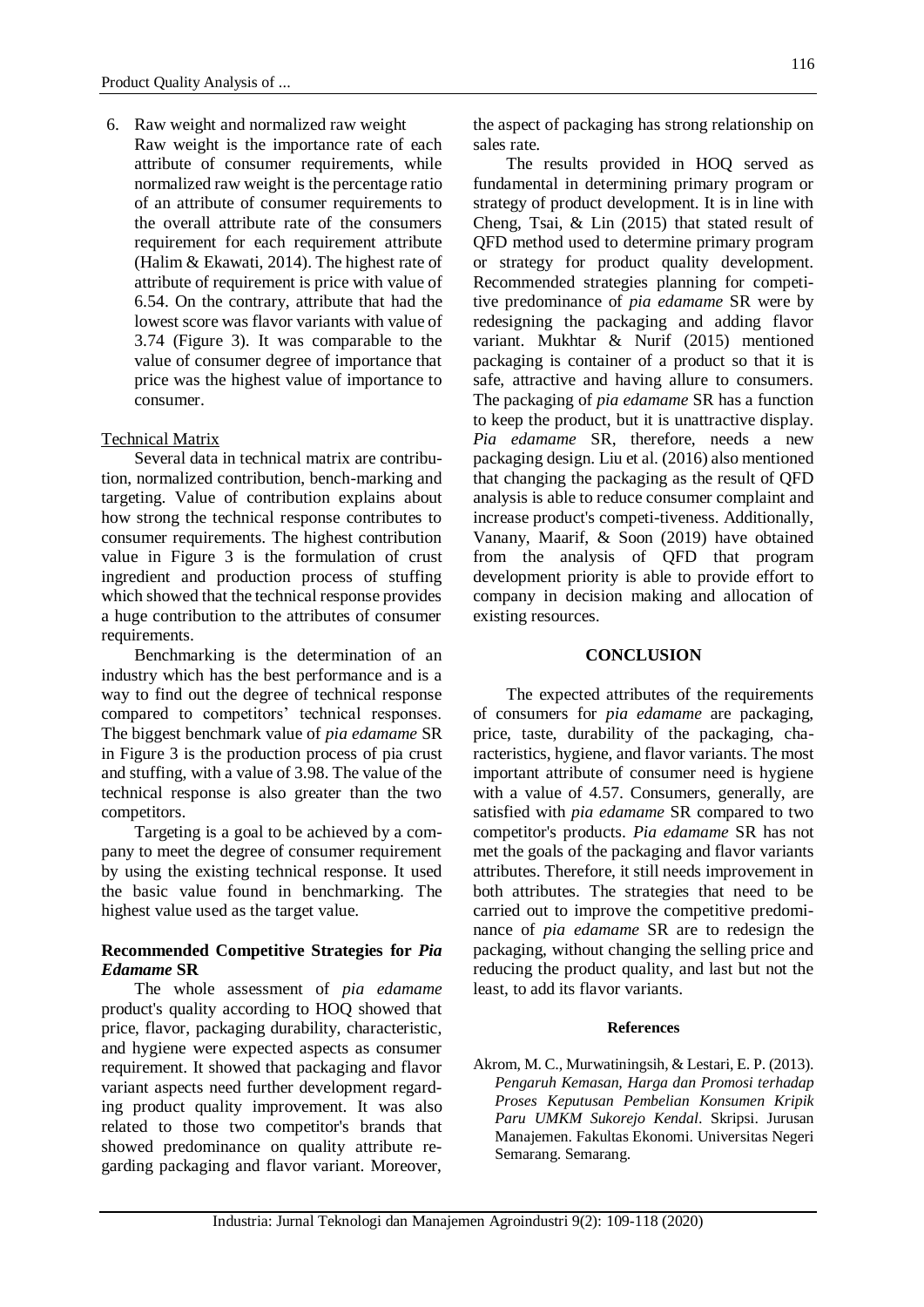- Chen, K.-J., Yeh, T.-M., Pai, F.-Y., & Chen, D.-F. (2018). Integrating refined kano model and QFD for service quality improvement in healthy fast-food chain restaurants. *International Journal of Environmental Research and Public Health*, *15*(7), 1310. https://doi.org/10.3390/ijerph 15071310
- Cheng, C.-C., Tsai, M.-C., & Lin, S.-P. (2015). Developing strategies for improving the service quality of casual-dining restaurants: New insights from integrating IPGA and QFD analysis. *Total Quality Management & Business Excellence*, *26*(3– 4), 415–429. https://doi.org/10.1080/1478 3363.2013.839166
- Dhameria, V. (2014). Analisis pengaruh keunikan desain kemasan produk, kondusivitas store environment, kualitas display produk terhadap keputusan pembelian impulsive (studi pada pasaraya Sri Ratu Pemuda Semarang). *Jurnal Sains Pemasaran Indonesia (Indonesian Journal of Marketing Science)*, *13*(1), 1–44.
- Effendi, M., Arifa, L. M., & Mustaniroh, S. A. (2018). Analisis kebutuhan konsumen dalam pengembangan jenang dengan metode fuzzy quality function deployment (FQFD). *Jurnal Teknologi & Industri Hasil Pertanian*, *23*(1), 1–12. https://doi.org/10.23960/jtihp.v23i1.1-12
- Farida, N., & Saidah, S. (2017). Pengaruh variasi produk terhadap keputusan pembelian sambal indofood di supermarket Sarikat Jaya Gresik. *Gema Ekonomi*, *6*(2), 156–168.
- Halim, V., & Ekawati, Y. (2014). Perencanaan produk olahan wortel menggunakan metode quality function deployment (qfd). *SYMBOL - Jurnal Sains, Teknologi Dan Desain*, *1*(1), 57–68.
- Izzhati, D. N., Talitha, T., & Mastrisiswadi, H. (2018). Identifikasi kebutuhan pelanggan terhadap ikan asap (smoked fish) dengan menggunakan quality function deployment. *Jurnal Ilmiah Teknik Industri*, *17*(1), 36–45. https://doi.org/10.23917/jiti.v17i1. 5203
- Jambrak, A. R., Šimunek, M., Grbeš, F., Mandura, A., & Djekic, I. (2018). Analysis of apple beverages treated with high-power ultrasound: a quality function deployment approach. *Journal of the Science of Food and Agriculture*, *98*(6), 2258– 2266. https://doi.org/10.1002/jsfa.8714
- Joefatha, E. A., Suhendra, A. A., & Wulandari, S. (2015). Peningkatan kualitas produk keripik sambal stroberi pada usaha kecil menengah (ukm) Rizqia dengan menggunakan metode quality function deployment. *Proceedings of Engineering*, *2*(3),

7516–7523.

- Kosasih, W., Soenandi, I. A., & Celsia, E. (2013). Aplikasi QFD untuk pengembangan produk wafer. *Jurnal Teknik Dan Ilmu Komputer*, *2*(7), 258–269.
- Kurniasanti, S. A., Sumarwan, U., & Kurniawan, B. P. Y. (2014). Analisis dan model strategi peningkatan daya saing produk edamame beku. *Jurnal Manajemen & Agribisnis*, *11*(3), 154–163.
- Liu, S.-F., Cheng, J.-H., Lee, Y.-L., & Gau, F.-R. (2016). A case study on FMEA-based quality improvement of packaging designs in the TFT-LCD industry. *Total Quality Management & Business Excellence*, *27*(3–4), 413–431. https://doi.org/10. 1080/14783363.2015.1004308
- Mukhtar, S., & Nurif, M. (2015). Peranan packaging dalam meningkatkan hasil produksi terhadap konsumen. *JURNAL SOSIAL HUMANIORA (JSH)*, *8*(2), 181–191. https://doi.org/10.12962/j2443 3527.v8i2.1251
- Nasution, M. N. (2005). *Manajemen Mutu Terpadu (Total Quality Management)* (2nd ed.). Bogor: Ghalia Indonesia.
- Prasidya, G., Deoranto, P., & Silalahi, R. L. R. (2014). *Analisis Preferensi Konsumen Terhadap Produk Bakpia Pia Dengan Metode Konjoin (Studi Kasus pada Perusahaan Bakpia Pia Djogdja, Yogyakarta)*. Skripsi. Jurusan Teknologi Industri Pertanian. Fakultas Teknologi Pertanian. Universitas Brawijaya. Malang.
- Priyadi, F. A., & Samboro, J. (2018). Pengaruh atribut produk dan kualitas layanan trhadap keputusan pembelian di Pia Mangkok Istimewa Soekarno Hatta Malang. *JAB (Jurnal Aplikasi Bisnis)*, *4*(1), 261–265.
- Suryaningrat, I. B. (2013). Application of quality function deployment (OFD) for quality improvement of suwar suwir product. *Agroindustrial Journal*, *2*(1), 55–61.
- Suryaningrat, I. B. (2016). Implementation of QFD in food supply chain management: A case of processed cassava in Indonesia. *International Journal on Advanced Science, Engineering and Information Technology*, *6*(3), 302–305. https://doi.org/10.18517/ijaseit.6.3.713
- Suryaningrat, I. B., Djumarti, Ruriani, E., & Kurniawati, I. (2010). Aplikasi metode quality function deployment (QFD) untuk peningkatan kualitas produk mie jagung. *Jurnal Agroteknologi*, *4*(1), 8–17.